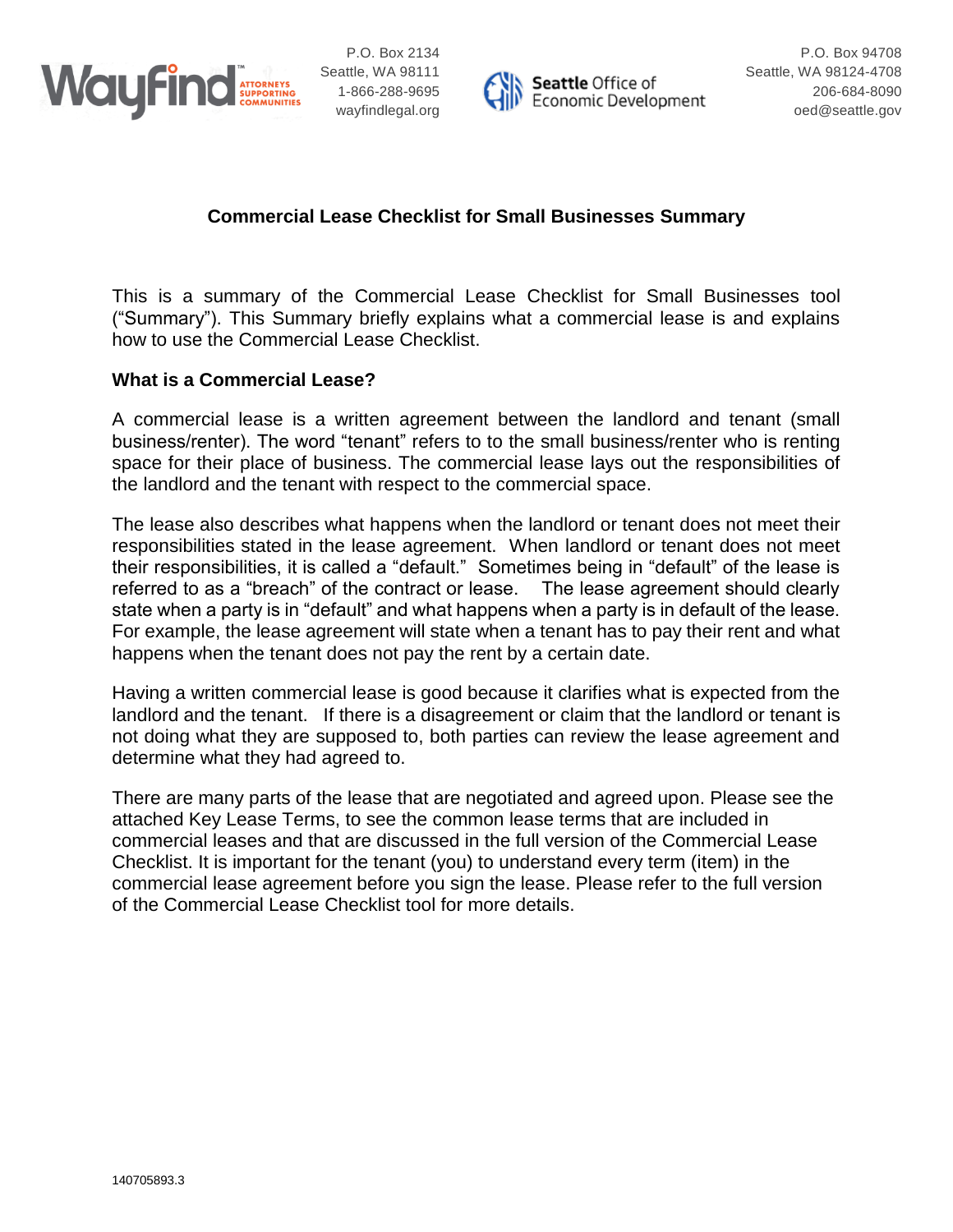### **How to use the Commercial Lease Checklist Tool ("Checklist")**

In the Commercial Lease Checklist, you will find the following to help you understand each of the basic terms commonly found in commercial leases.

- Definition of key terms. To the extent legal terms are used, we have provided definitions of such terms.
- $\mathcal{L}^{\text{max}}_{\text{max}}$ What to expect in a lease prepared by the landlord. Please be aware that any lease prepared by or provided by a landlord may "favor" the landlord and the landlord's rights and interests, and "dis-favor" the tenant and the tenant's rights and interests. While this is not always the case, it is important to review the lease in its entirety to make sure that it does not overly burden or disadvantage the tenant as compared to the landlord.
- What terms and conditions specified in the lease can the tenant (you) negotiate? You may ask the landlord to revise certain terms and conditions in the lease to reflect agreed-upon deal terms or issues that are of importance to you as the tenant.
- $\mathcal{L}^{\text{max}}$ Things to consider and do. This is the checklist of things to consider and do in connection with your review and negotiation of the lease with the landlord.

### **IMPORTANT WARNING**

This commercial leasing toolkit is intended to help small business owners better understand key terms in commercial leases and better protect their businesses. This commercial lease toolkit is for educational purposes and is not legal advice for your particular situation. Using the Commercial Lease toolkit is not legal advice and does not create an attorney-client relationship. It is also not a substitute for attorney review. Commercial leases are legally binding contracts and tenants should have an experienced real estate contract or general small business attorney review the lease on their behalf before signature.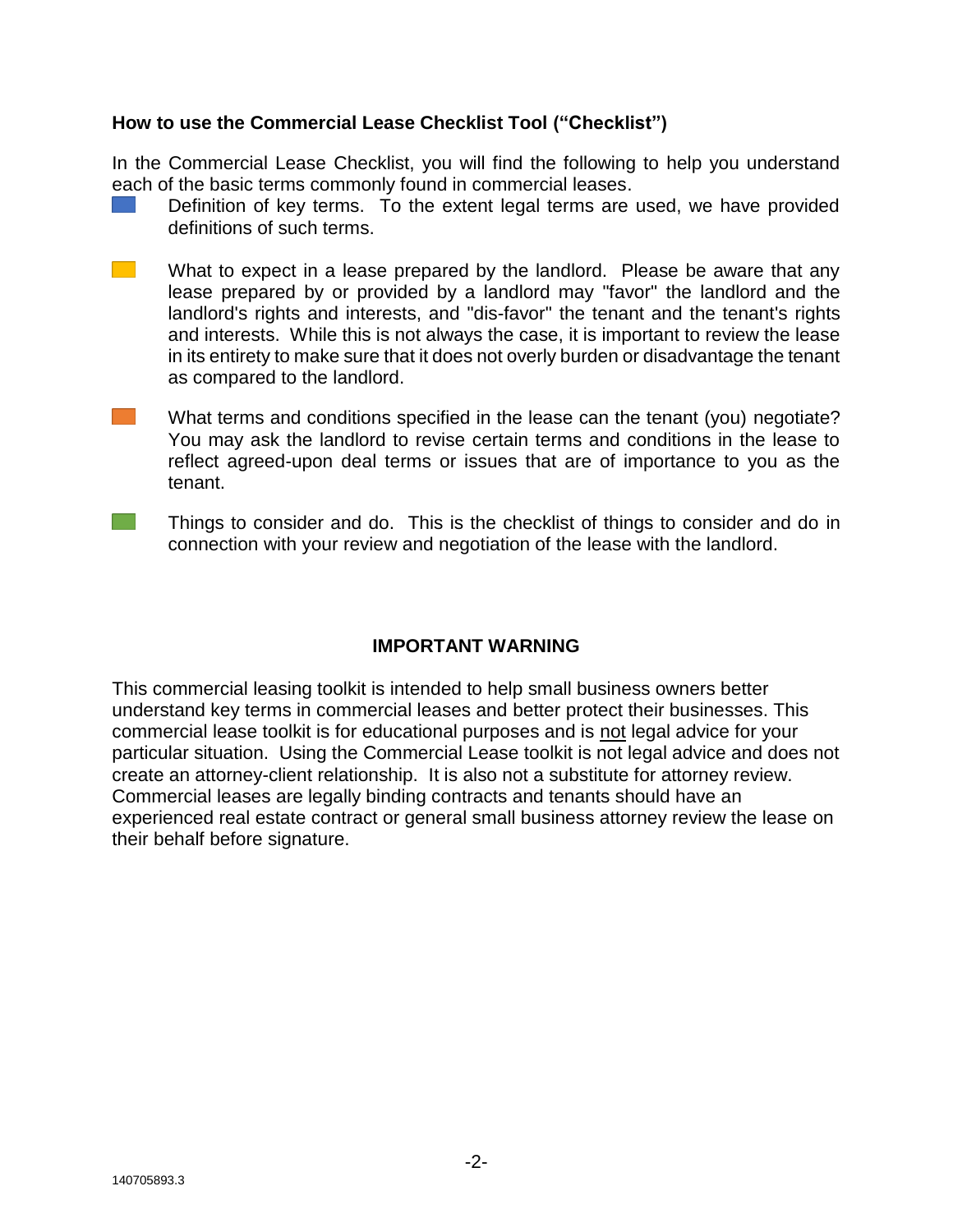# **Key Lease Terms**

| <b>Key Lease Terms</b>                                 | <b>Explanation</b>                                                                                                                                                                                                                                                                                                                                                                                                                                                                                                                                                                                                                                                                                                                                                                                                                                                                                                   |
|--------------------------------------------------------|----------------------------------------------------------------------------------------------------------------------------------------------------------------------------------------------------------------------------------------------------------------------------------------------------------------------------------------------------------------------------------------------------------------------------------------------------------------------------------------------------------------------------------------------------------------------------------------------------------------------------------------------------------------------------------------------------------------------------------------------------------------------------------------------------------------------------------------------------------------------------------------------------------------------|
| <b>Tenant Formation</b>                                | Even if the business is run by one or two individuals or spouses, they should form<br>an entity that shields them from personal liability. For instance, a corporation or<br>limited liability company should be formed, and that entity should sign the lease.                                                                                                                                                                                                                                                                                                                                                                                                                                                                                                                                                                                                                                                      |
| <b>Lease Types</b>                                     | A "Net Lease" is a lease in which the tenant is responsible for paying both a base<br>rent and its share of building expenses (taxes, operating expenses and/or<br>insurance).                                                                                                                                                                                                                                                                                                                                                                                                                                                                                                                                                                                                                                                                                                                                       |
|                                                        | A "Gross Lease" is a lease in which the tenant pays one base rent amount and the<br>landlord is responsible for paying all building related expenses. In a "modified"<br>Gross Lease, a base year is referenced (usually the year in which the term<br>commences, or the following year if the lease starts late in the year) and provides<br>that after the first lease year under the lease, the tenant is responsible for its<br>proportionate share of any increases over the expenses incurred by landlord during<br>the base year.                                                                                                                                                                                                                                                                                                                                                                             |
|                                                        | A "Percentage rent" lease is typically reserved for retail tenants and requires the<br>tenant to pay the landlord, in addition to minimum rent, a percentage of its sales<br>above a certain breakpoint.                                                                                                                                                                                                                                                                                                                                                                                                                                                                                                                                                                                                                                                                                                             |
| <b>Relocation of</b><br><b>Premises</b>                | Tenants, especially restaurants or retail tenants, should resist any right of the<br>landlord to relocate the premises. The value of the business may depend on its<br>location, the ability of customers to find it, its visibility, access, and proximity to other<br>stores. If the landlord insists on the right, the tenant should get notice, premises of<br>the same size and configuration, and completion of the tenant improvements by a<br>given date, with the right to abate rent and new directory signage.                                                                                                                                                                                                                                                                                                                                                                                            |
| Landlord's Work;<br>Delivery of the<br><b>Premises</b> | The improvements to the premises the landlord constructs must be specified in<br>detail. Terms such as "Grey Shell" or "White Shell" are not sufficient. If the landlord's<br>work is not completed by a specified date, the tenant should be entitled to terminate<br>the lease or a rent credit until the landlord's work is completed.                                                                                                                                                                                                                                                                                                                                                                                                                                                                                                                                                                            |
|                                                        | What happens if an existing tenant fails to timely vacate the premises you intend to<br>lease? Similarly, what happens if landlord fails to timely deliver possession of the<br>premises with its construction substantially complete? Without the right protections,<br>the answer is a tenant might find themselves waiting for a landlord to perform while<br>the tenant loses sales and market position, and is forced to open on an undesired<br>date that causes lackluster sales out of the gate. Tenants should also negotiate the<br>right to terminate the lease if landlord's work is not substantially completed or<br>possession is not delivered by a certain date following lease execution.<br>Reimbursement of out-of-pocket costs (e.g., architect fees, permit costs) incurred<br>in pursuing the business, and the return of security deposit and any prepaid rent<br>should also be negotiated. |
| <b>Permitted Use</b>                                   | The permitted use should be defined as broadly as possible: "general office" or<br>"general retail" uses are best. The landlord should represent that the permitted use<br>is allowed by zoning, applicable laws and property restrictions.                                                                                                                                                                                                                                                                                                                                                                                                                                                                                                                                                                                                                                                                          |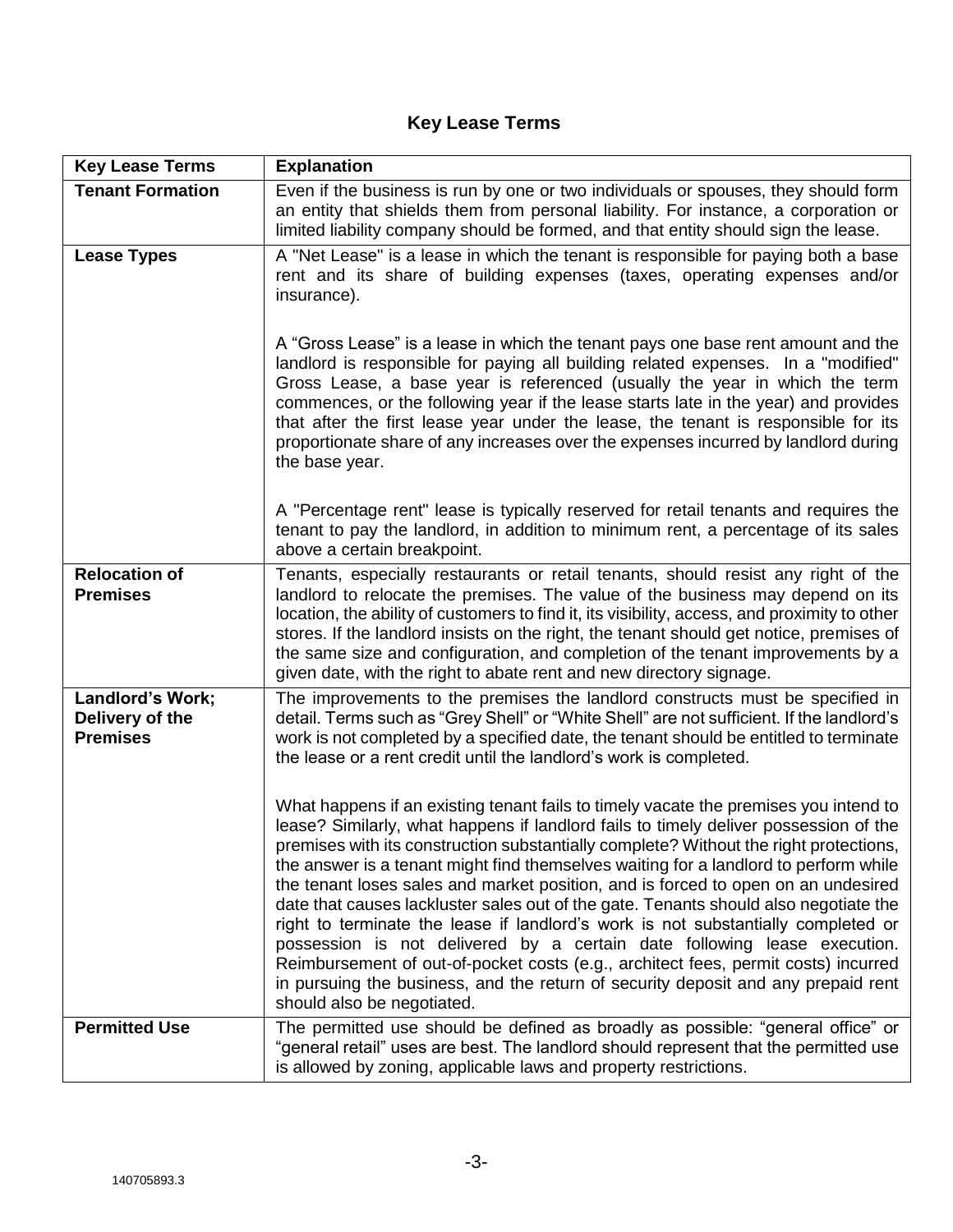| <b>Key Lease Terms</b>                          | <b>Explanation</b>                                                                                                                                                                                                                                                                                                                                                                                                                                                                                                                                                                                                                                                                                                                                                                                                                                                                                                                                                                                                                                                                                                                                                                                                                                                                                                                                                                                                                                                                                                                                                                                                                                                                                                                                                                                                                                                                                                 |
|-------------------------------------------------|--------------------------------------------------------------------------------------------------------------------------------------------------------------------------------------------------------------------------------------------------------------------------------------------------------------------------------------------------------------------------------------------------------------------------------------------------------------------------------------------------------------------------------------------------------------------------------------------------------------------------------------------------------------------------------------------------------------------------------------------------------------------------------------------------------------------------------------------------------------------------------------------------------------------------------------------------------------------------------------------------------------------------------------------------------------------------------------------------------------------------------------------------------------------------------------------------------------------------------------------------------------------------------------------------------------------------------------------------------------------------------------------------------------------------------------------------------------------------------------------------------------------------------------------------------------------------------------------------------------------------------------------------------------------------------------------------------------------------------------------------------------------------------------------------------------------------------------------------------------------------------------------------------------------|
| <b>Option to</b><br><b>Renew/Extend</b>         | Many commercial leases contain either an option to renew or an option to extend<br>the term of the lease. However, what many landlords and tenants do not know is<br>that renewing a lease and extending a lease is not the same thing.<br>A lease that is renewed comes to an end for an instant at the end of the original<br>term, prior to the renewal term beginning. In other words, the renewal option<br>creates a new lease. One consequence of this is that clauses that apply on the<br>expiration of the term (such as, for example, removal of improvements or personal<br>belongings) would become effective, although practically speaking the parties to<br>the lease will typically not require compliance with these provisions. A second more<br>important consequence of an option to renew is that any clauses in the lease that<br>are personal to the tenant, such as rights of first refusal or guarantees ( <i>i.e.</i> , clauses<br>that are not an interest in land), do not flow through the renewal option. Landlords<br>and tenants can, if they wish, mitigate this by explicitly setting out these clauses in<br>the renewal option.<br>A lease that is extended does not bring the original lease to an end: the lease is<br>extended for the additional term without any interruption or modification.<br>Issues to consider when renewing/extending: How many extension periods and the<br>duration of each extension period. What will the rent be and how will rent be<br>determined? Landlord's will use this mechanism to reset the lease rent to market<br>Common methods used by landlords and tenants to determine the rent<br>rates.<br>during the extension term include (1) tying it to the consumer price index, (2) setting<br>it by appraisal or arbitration, or (3) raising the last month's rent by a certain<br>percentage increase agreed upon by the parties. |
| <b>Continuous</b><br><b>Operation</b>           | If the landlord requires continuous operation, there should be exceptions for<br>employee training, renovation, restoration, repair, maintenance and holidays.                                                                                                                                                                                                                                                                                                                                                                                                                                                                                                                                                                                                                                                                                                                                                                                                                                                                                                                                                                                                                                                                                                                                                                                                                                                                                                                                                                                                                                                                                                                                                                                                                                                                                                                                                     |
| <b>Common Area</b><br><b>Operating Expenses</b> | As a general matter, the tenant should pay a proportionate share of only<br>maintenance and operating expenses of the common area and not any capital<br>repairs or improvements. Tenants should try to minimize the pool of expenses to<br>be allocated and passed through to it by: (a) excluding certain costs from the<br>definition of common area costs or limiting the definition of common area costs;<br>and/or (b) limiting landlord's ability to exclude certain portions of a shopping<br>center. Another method is to request a cap. Typically, the cap prevents the tenant's<br>share of common area expenses from increasing by more than a negotiated<br>percentage over the tenant's share of such costs in the previous year. The cap<br>amount is frequently a fixed percentage (e.g., 3 percent), but it can also be based<br>on a variable number, such as a specific consumer price index.                                                                                                                                                                                                                                                                                                                                                                                                                                                                                                                                                                                                                                                                                                                                                                                                                                                                                                                                                                                                   |
| <b>Audit</b>                                    | The tenant should receive an annual statement of the operating expenses with a<br>right to conduct an audit. If the tenant discovers errors, the landlord should<br>reimburse the tenant, and if the errors are above a certain percentage, the tenant<br>should also be reimbursed for the cost of the audit.                                                                                                                                                                                                                                                                                                                                                                                                                                                                                                                                                                                                                                                                                                                                                                                                                                                                                                                                                                                                                                                                                                                                                                                                                                                                                                                                                                                                                                                                                                                                                                                                     |
| <b>Base Year</b>                                | If the increase in the operating costs is relative to a base year, the tenant should<br>insure that the base year actually reflects the costs the landlord would incur in a<br>typical year. For instance, the landlord may successfully challenge real property<br>taxes and obtain a refund or receive payment on a guaranty, insurance or third-<br>party claims during one or more years following the base year.                                                                                                                                                                                                                                                                                                                                                                                                                                                                                                                                                                                                                                                                                                                                                                                                                                                                                                                                                                                                                                                                                                                                                                                                                                                                                                                                                                                                                                                                                              |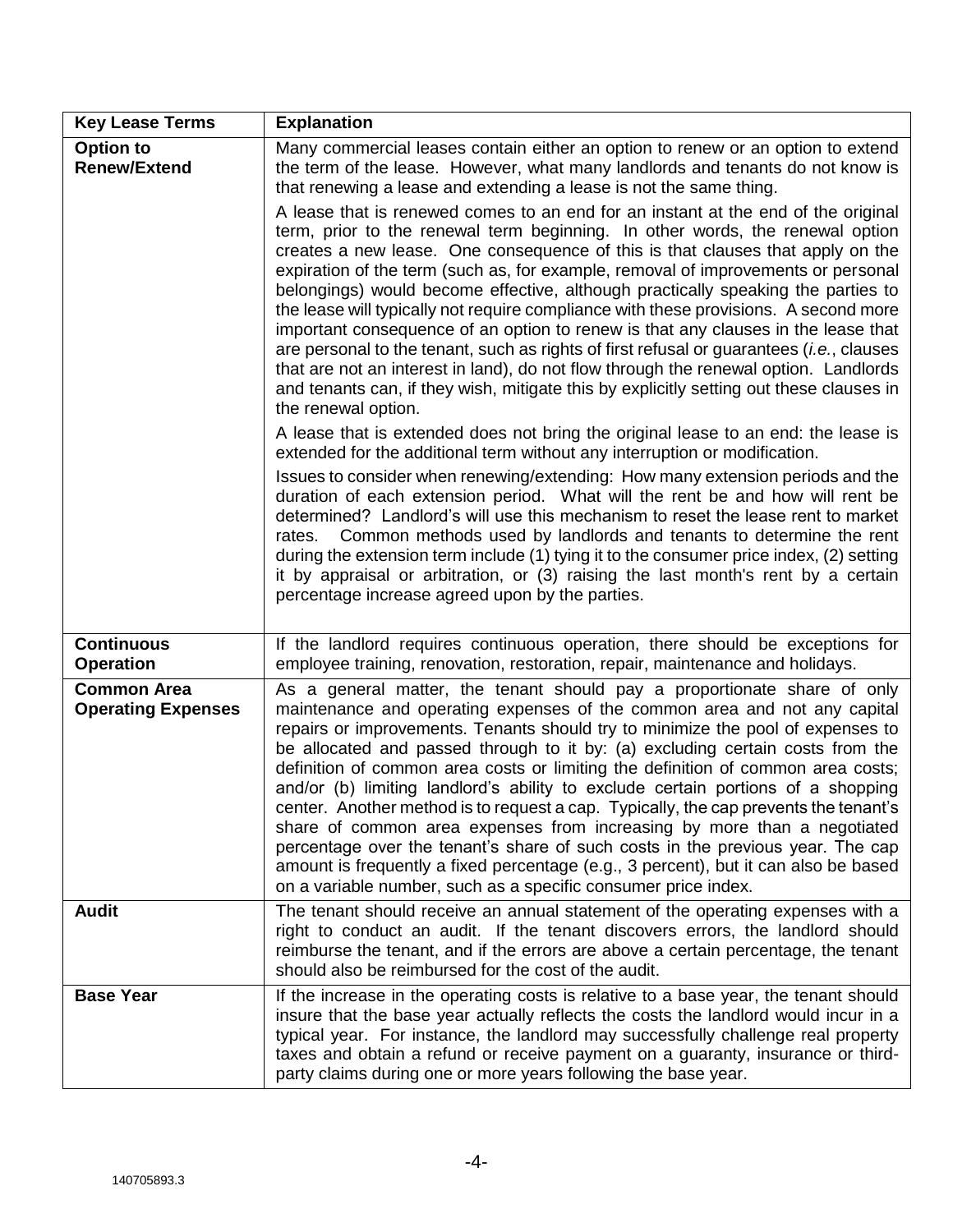| <b>Key Lease Terms</b>                                     | <b>Explanation</b>                                                                                                                                                                                                                                                                                                                                                                                                                                                                                                                                                                                                                                                                                                                                                                                                                                                                                                                                                                                                                                                             |
|------------------------------------------------------------|--------------------------------------------------------------------------------------------------------------------------------------------------------------------------------------------------------------------------------------------------------------------------------------------------------------------------------------------------------------------------------------------------------------------------------------------------------------------------------------------------------------------------------------------------------------------------------------------------------------------------------------------------------------------------------------------------------------------------------------------------------------------------------------------------------------------------------------------------------------------------------------------------------------------------------------------------------------------------------------------------------------------------------------------------------------------------------|
| <b>Exclusive Use</b>                                       | The tenant should obtain an exclusive right to conduct its business. An exclusive<br>use clause is a covenant by landlord not to allow other occupants in the shopping<br>center to operate a concept that would compete with the business of the<br>tenant. The right should be as broad as necessary to insure that it does not lose<br>necessary business to competitors. However, landlords want to protect their ability<br>to bring in new tenants and does not want to overly restrict themselves.                                                                                                                                                                                                                                                                                                                                                                                                                                                                                                                                                                      |
| <b>Tenant Alterations</b>                                  | In no event should the tenant be under any obligation to alter the premises to<br>conform to any change to law, rule, regulation or ordinance, unless specific to<br>tenant's use or as a result of any modification to the premises by the tenant. The<br>tenant should be entitled to make alterations as long as they are not to the structural<br>elements, building systems or exceed a certain cumulative amount.                                                                                                                                                                                                                                                                                                                                                                                                                                                                                                                                                                                                                                                        |
| <b>Tenant Maintenance</b>                                  | In no event should the tenant in a shared building be responsible for structural<br>elements, public stairs, elevators or mechanical systems (including HVAC),<br>plumbing, electricity, UPS, security and other similar installations. Please note that<br>maintenance (but not replacement) for HVAC systems may change for single tenant<br>buildings.                                                                                                                                                                                                                                                                                                                                                                                                                                                                                                                                                                                                                                                                                                                      |
| <b>Landlord Obligations</b>                                | The landlord should be obligated to operate, repair and maintain the building in a<br>first-class manner and in conformance with all applicable laws, rules, regulations<br>and ordinances. In all events, the landlord should not impair the visibility, access or<br>use of premises.                                                                                                                                                                                                                                                                                                                                                                                                                                                                                                                                                                                                                                                                                                                                                                                        |
| <b>SNDA</b>                                                | The tenant should require a Subordination, Non-Disturbance and Attornment<br>Agreement (SNDA) from the existing lender as a condition of executing the lease.<br>They should not agree to subordinate its interest to any future lender unless the<br>lender agrees not to disturb the tenant's use of the premises and agrees to cure<br>any continuing defaults by the previous owner.                                                                                                                                                                                                                                                                                                                                                                                                                                                                                                                                                                                                                                                                                       |
| <b>Liquor License &amp;</b><br><b>Permit Contingencies</b> | A tenant should always be concerned about their ability to obtain the necessary<br>government permits, approvals, and licenses to build, alter, or otherwise operate<br>their concept from the premises. This is especially true for restaurants planning to<br>serve alcohol or those in need of a conditional use permit. For these reasons,<br>tenants should negotiate a right to terminate their lease in the event these critical<br>licenses/permits cannot be procured within a contingency period. Key items to<br>negotiate in connection with this right to terminate is: (a) the length of the<br>contingency period (e.g., usually tied to the amount of time it typically takes for such<br>approval to be obtained from the particular governmental authority; (b) the identity<br>of the permits/licenses at issue (e.g., health permits, conditional use permit, liquor<br>license); (c) whether landlord will be granted additional time to seek the<br>license/permit on your behalf; and (d) a termination fee (e.g., landlord's brokerage<br>commission). |
| <b>Gross Sales</b><br><b>Termination Right</b>             | A gross sales termination right (frequently referred to as a "gross sales kick-out<br>clause") grants a tenant the right to terminate the lease if their annual gross sales<br>at the premises do not exceed a pre-negotiated dollar threshold by or during a<br>particular time or times during the lease term. Contrary to what some might believe,<br>a gross sales kick-out clause can be mutually beneficial. From a tenant's<br>perspective, it offers an exit strategy because the failure to meet the dollar threshold<br>suggests that the particular space is not as profitable as projected. Conversely, a<br>landlord may be persuaded to accept this termination right because the failure to<br>meet this threshold also suggests that landlord will not recoup the rent (by and                                                                                                                                                                                                                                                                                 |